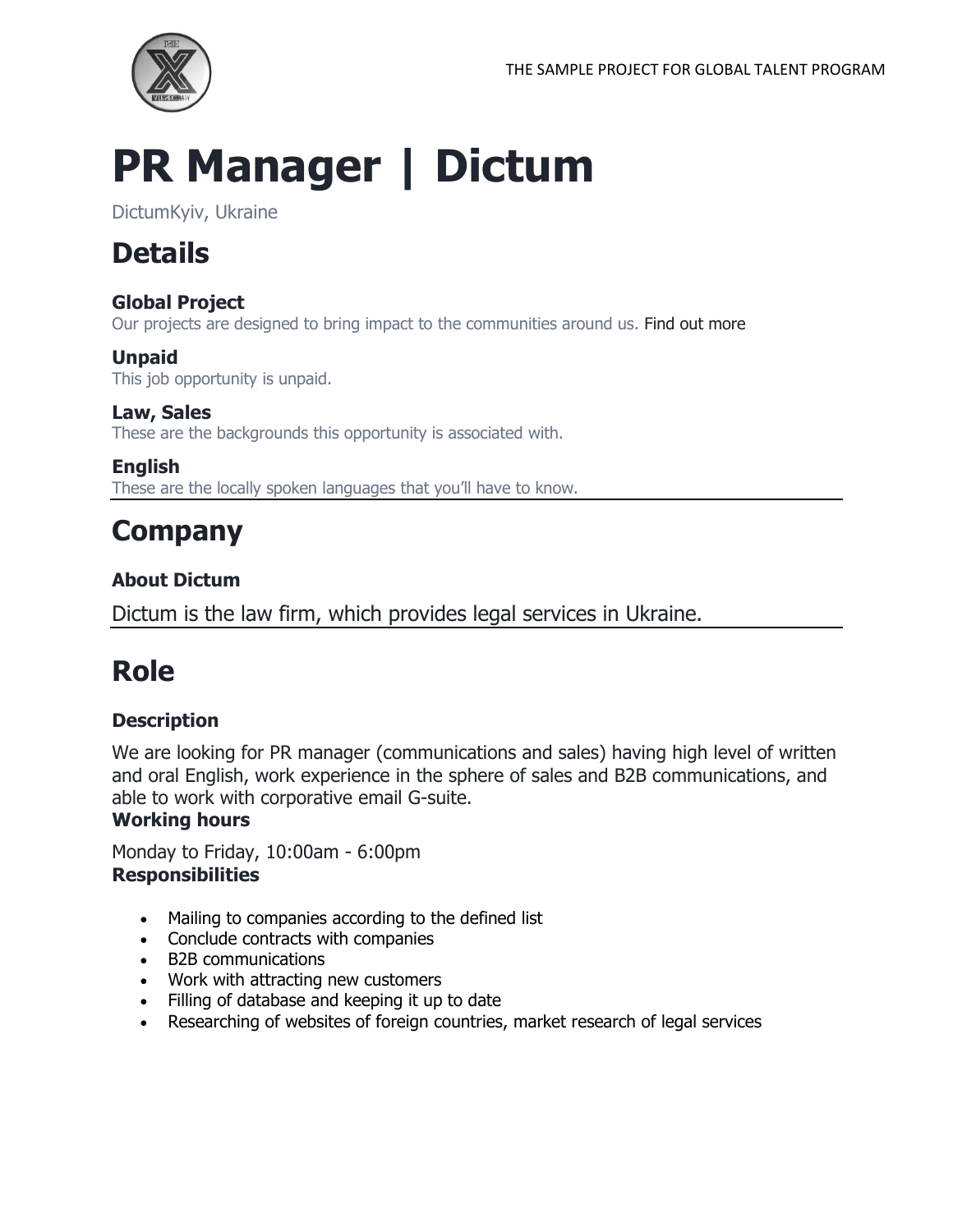

### **Eligibility**

**Backgrounds**

Law Sales (Required) **Skills** Professional Skills Personal skills and knowledge **Communication Adaptability** Sales (Required)

**Languages** English (Required)

**Nationality** All Nationalities

**Minimum study level** Bachelor (Required)

### **Process**

The steps involved in being recruited for this job.

1 Application and CV sending to igta.kyiv@aiesec.net (APPLIED)

2 Interview with AIESEC representative

3 Interview with a company representative  $+$  An applicant signing up a Minimum

Promise Document (ACCEPTED)

4 Approval process (APPROVED)

## **Logistics**

What you'll be provided with for the duration of your stay.

#### **Accommodation**

A place to stay will be provided and paid for.

**Computer** 

Transportation and Food